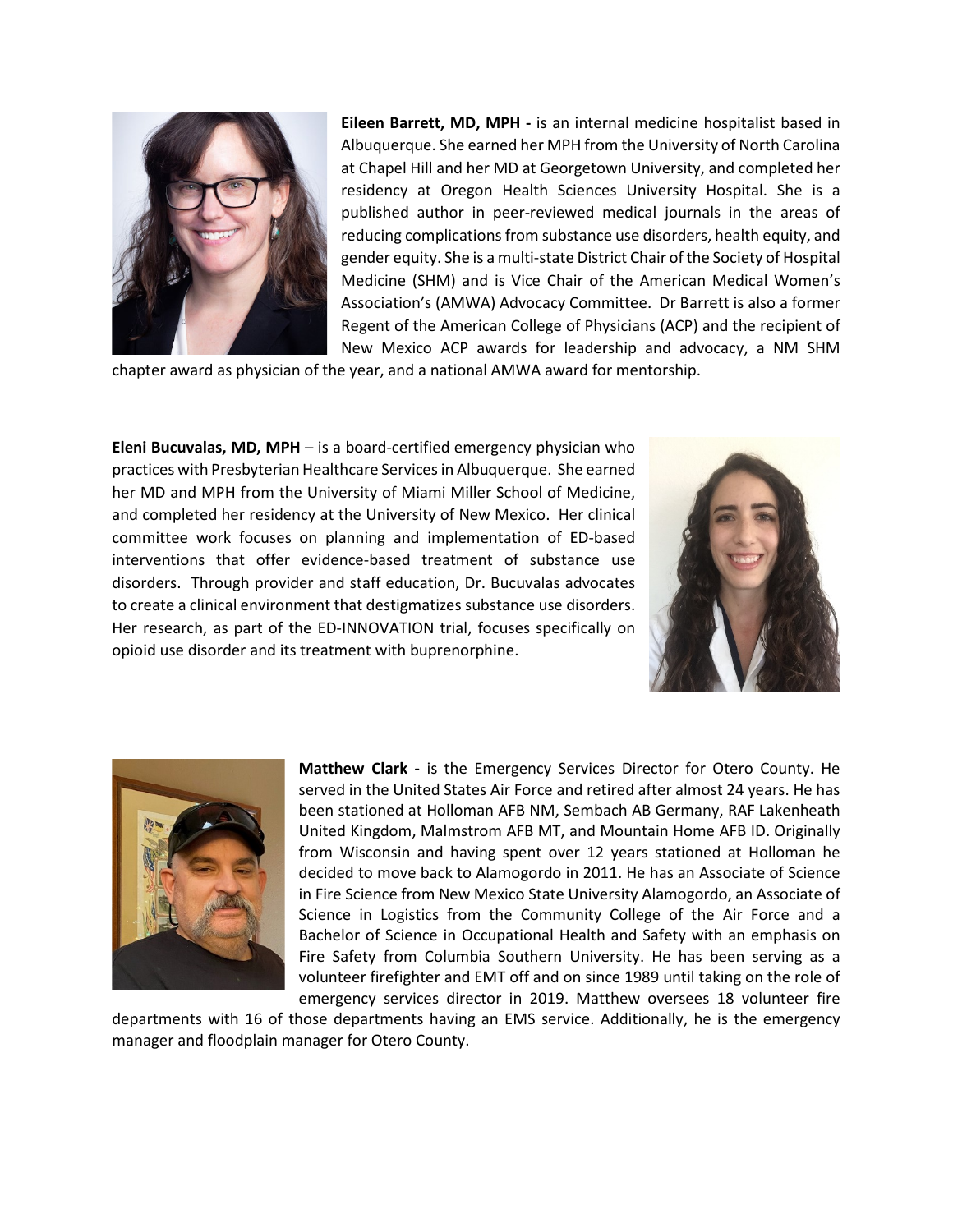**Halley S. Faust, MD, MPH, MA -** has been a public health physician, epidemiologist, professor of health policy and medical business strategy, senior manager for HealthAmerica and Aetna, bioethicist, and venture capitalist. He has been on the faculties of the Universities of New Mexico (currently clinical associate professor of Family and Community Medicine), Michigan (epidemiology), Kentucky (preventive medicine), Hartford (business school), Connecticut (community medicine), and Wesleyan University (CT) (biology and philosophy). He is past president of the American College of Preventive Medicine, and the co-editor and author of several chapters in *Prevention vs. Treatment: What's the Right Balance?*



(Oxford University Press, 2012). He has been a resident of Santa Fe fulltime since 2006, and was on the Ethics Committee of the CHRISTUS St. Vincent Regional Medical Center for 13 years. While mostly retired, he continues as the managing member of Jerome Capital, LLC, a medical venture capital firm, and teaches at Renesan, the Santa Fe-based family medicine residency, and UNM.

**Jack F. Jones II -** is a lifelong resident of New Mexico. He has served in law enforcement as an officer,



manager, and trainer for a several years. Since 2015 he is part owner and Operations Officer for Law Enforcement Training International (LETI). Jack retired from the U.S. Army in 2003. His assignments gave him the opportunity to travel the world as a soldier, paratrooper, and scuba diver. He had the good fortune to train individuals and groups from many different countries and in many different disciplines. He has over 40 years of progressive leadership and training with the military, police departments (Federal, State, and local), Department of State (DoS) and Department of Energy (DOE). He has managed and lead complex projects and programs. Jack joined Sandia National Laboratories (SNL) in 2003 as a Senior Member of Technical Staff and served as team lead and project manager working vulnerability assessments (VA) and system effectiveness analysis (SEA) of

critical sites in Russia, Ukraine, Libya, and the Kingdom of Saudi Arabia. Jack is a certified Master Instructor/Trainer by the New Mexico Department of Health and Public Safety Law Enforcement Academy in several disciplines. He has developed multi-agency training with statewide integration and has taught Naloxone, Harm Reduction and Medical Cannabis Programs for New Mexico the last seven years.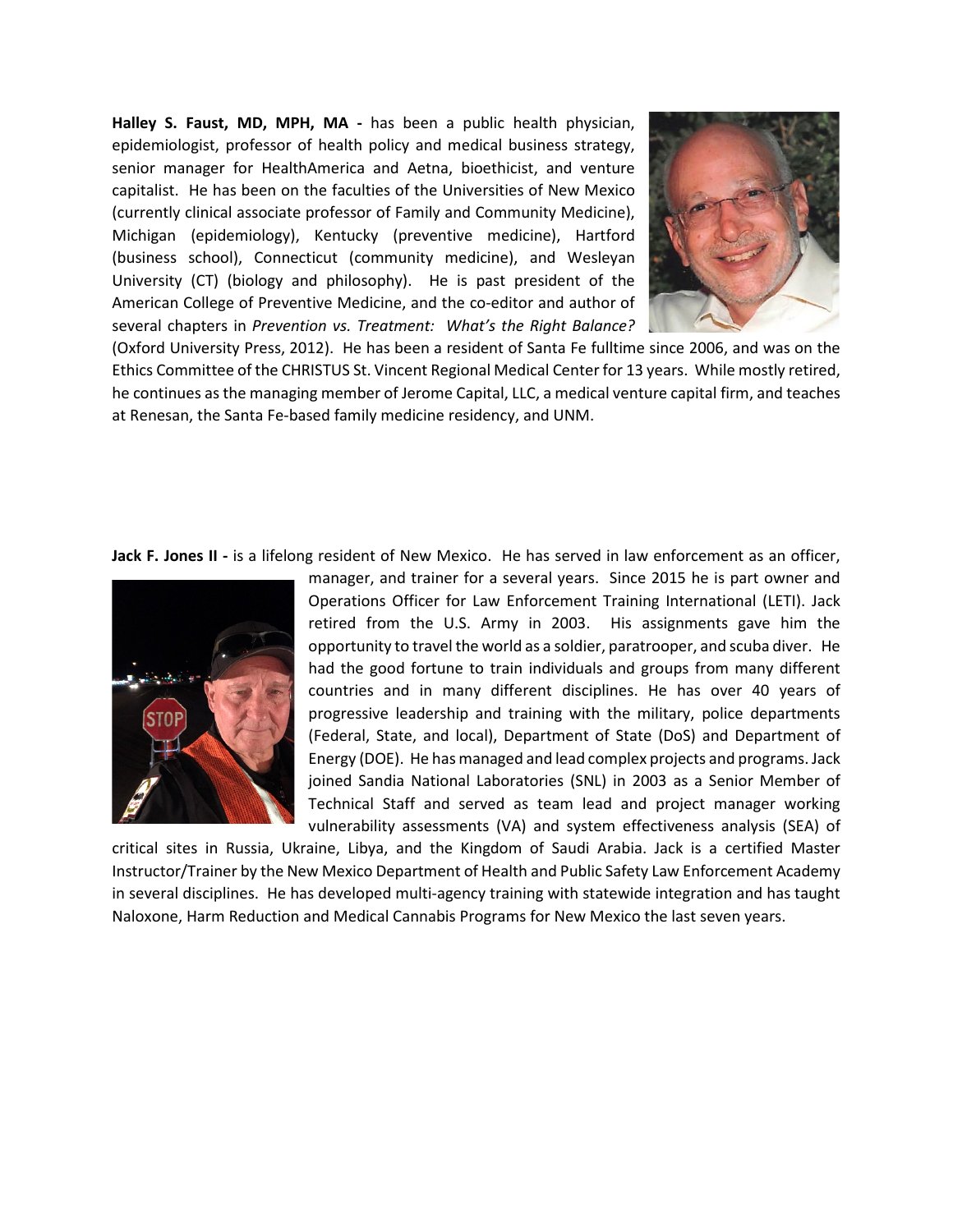**Ryan Nix -** has been with Alianza of New Mexico since 2018 and has an extensive background in HIV services and prevention. Ryan directly implemented several prevention and outreach programs including: CRCS (comprehensive risk counseling services), venue-based testing/outreach programs, care coordination, Ryan White Support Service Programs and multiple DEBI's (diffusion of effective behavioral interventions). Ryan was selected as a scholar to the prestigious CDC Institute for Prevention Leadership in Atlanta and has been trained in numerous outreach and



prevention curricula. He has managed direct federal grants, federal pass through and state funded grant projects for several non-profits. He has coauthored numerous academic papers and has worked in the field of HIV Services since 2001. Ryan currently lives in Roswell and loves spending time with his family and friends.



**Matthew Pearson, PhD -** is an experimental psychologist and Research Associate Professor at the University of New Mexico's Center on Alcohol, Substance use, And Addictions (CASAA). He studies substance use broadly with specific expertise in technology-delivered interventions, harm reduction, mechanisms of behavior change, and advanced quantitative methods. Dr. Pearson was the founder/president of the Research Society on Marijuana (RSMj, researchmj.org), which is a non-profit organization incorporated in New Mexico dedicated to improving applied research on both the deleterious

and salutary effects of cannabis. RSMj hosts an annual scientific meeting that gathers applied cannabis researchers as well as a peer reviewed, scientific journal, Cannabis.

**Allen Plymale -** an almost lifelong New Mexican, was born in Amarillo, Texas, but grew up in Raton, New Mexico. He went to UNM for training and joined the working world as a pharmacist. He is married and has 2 sons who are grown and have good careers. Presented with the opportunity to advance himself, Allen obtained his Doctor of Pharmacy from Idaho State University and subsequent licensure as a pharmacist clinician. He worked as a pharmacist and was part owner of a pharmacy business. After selling off his stake in the pharmacy business, he attended the University of Health Sciences Antigua Medical School. After graduating in 2007, Dr. Plymale went to work



full-time as an internist at Mimbres Internal Medicine Clinic. In 2020, Dr. Plymale reduced his work schedule to two days a week which provided him the opportunity to volunteer to serve on Medical Cannabis Advisory Board and Public Health and Safety Advisory Committee. Dr. Plymale acknowledges, "that the people of New Mexico and more so in the Deming area have been good to me, so this is one way for me to give back.".